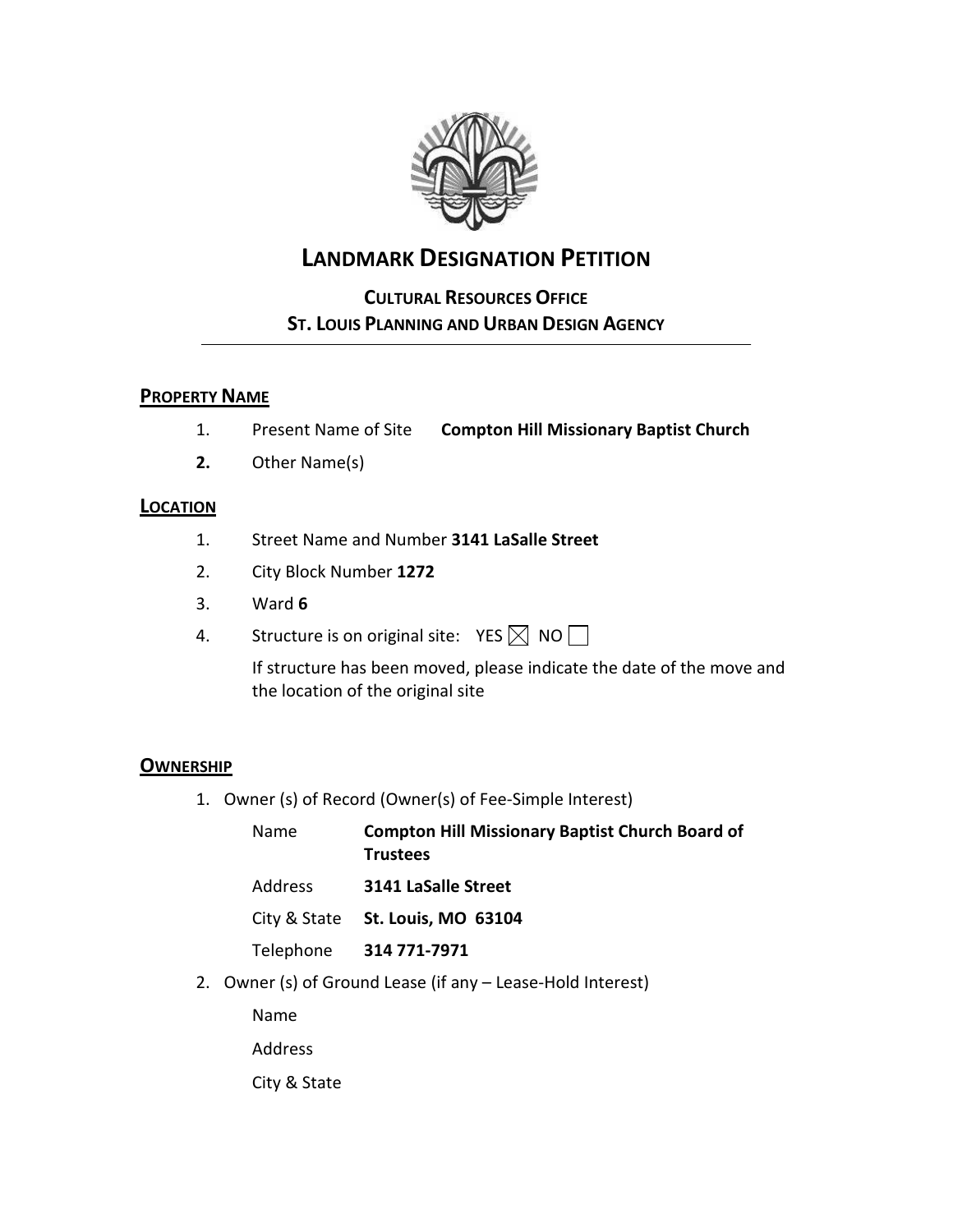

#### Telephone

- 3. Has owner (s) been contacted concerning proposal to nominate property for landmark designation? YES  $\boxtimes$  NO  $\Box$
- 4. If so, please indicate method, date and name of owner (s) contacted.

**A member of the congregation contacted the Cultural Resources Office to propose Landmark designation during September 2013.** 

## **A. PLEASE ATTACH THE FOLLOWING:**

- **1.** A general location map (i.e., a USGS Quadrangle map is suitable).
- **2.** Legal Description of Property (by metes and bounds or other legal description that readily identifies the site)

**Millikens Addition, Block 1, Lots 27 through 32 and SE portion of 33** 

**3.** If there is more than one structure on the site, please describe specifically which structure(s) are under nomination.

**The church and its additions are included in the nomination.** 

### **B. SIGNIFICANCE**

A Landmark is a natural site or improvement (including any park, cemetery, street or right-of-way) that has a significant historical interest or value as part of the development, heritage or cultural characteristics of the City, state or nation.

- **1.** Please check the criteria of significance that are relevant and explain further in #2 below:
	- $\boxtimes$  A) Has significant character or value as part of the development, heritage or cultural characteristics of the City, state or nation;
		- $\vert$  B) Is the site of a significant historic event;
	- $\vert$  C) Is the work of a master whose individual work has significantly influenced the development of the City, state or nation;
	- D) Contains elements of design, detail, materials or craftsmanship which represent a significant innovation;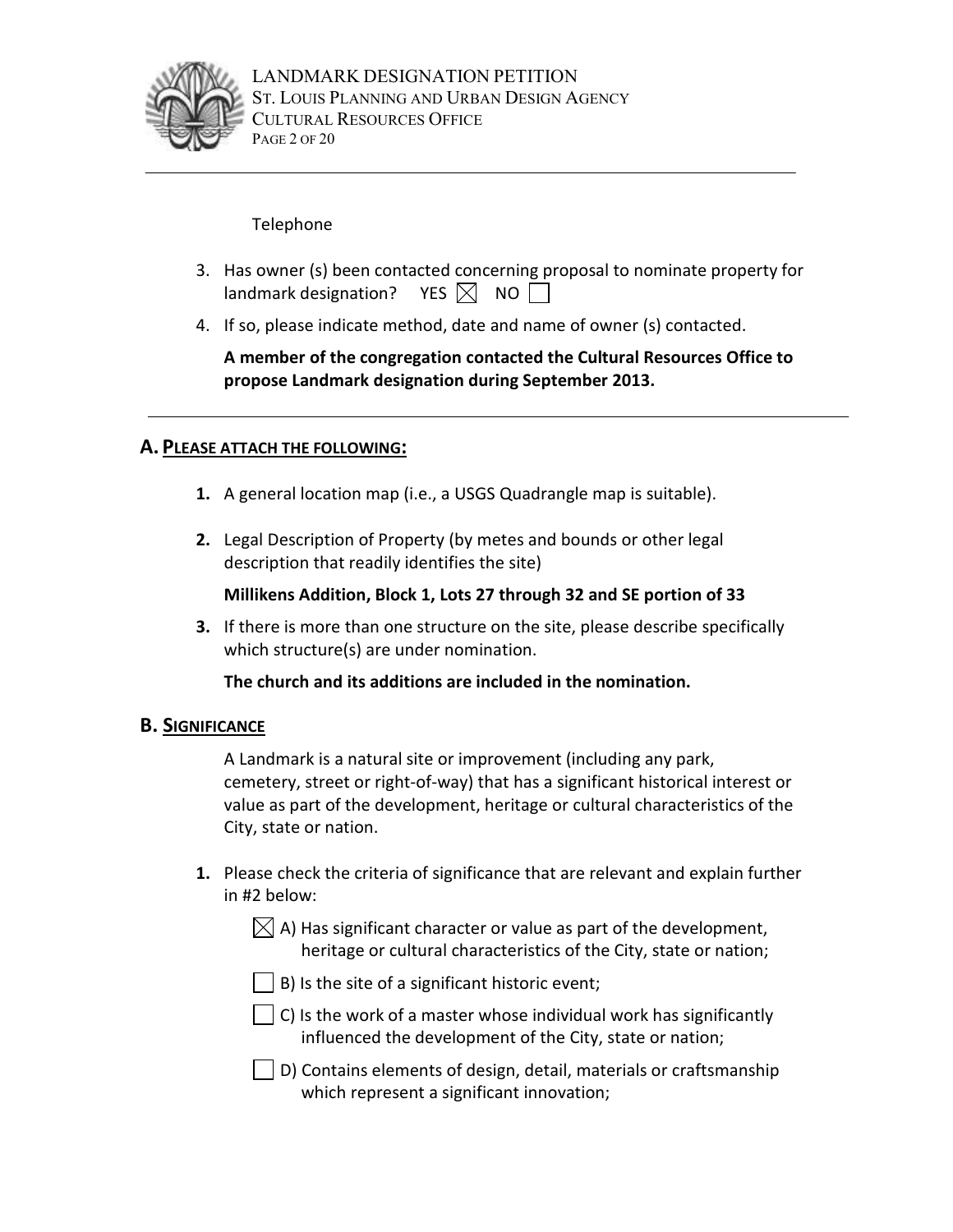

- $\Box$  E) Owing to its unique location or singular physical characteristic represents an established and familiar visual feature of a neighborhood, community or the City;
	- $\Box$  F) Has yielded, or is likely to yield, according to the best available scholarship, archaeological artifacts important in prehistory or history;
- **2.** Statement of significance, documenting the historic, architectural, cultural, archeological or aesthetic significance of proposed nomination (please footnote to bibliographic references). Please include an architectural survey map that evaluates the significance of each Improvement and/or topographic feature within the proposed site.

**The Compton Hill Missionary Baptist Church property meets Criterion A for designation as a St. Louis City Landmark. The church at 3141 LaSalle Street has been the home of the congregation since circa 1892. It represents the heritage of the black community of Compton Hill, one of the several distinct black neighborhood of the City established during the 19th century. With its new front, designed by black architect John R. Steele in 1944, the church building and the congregation's history convey significant aspects of the city's heritage and cultural legacy.** 

**The Compton Hill congregation was founded in 1860 and first met in a home in the 3200 block of LaSalle Street. Under the leadership of Elder George Miller, the congregation was incorporated in 1892 with 69 men and women signing the incorporation papers. William Anderson was President of the Church; Jerrymiah Ray, Spencer Payne and Sampson Parker were the additional officers. Fire insurance maps indicate that the congregation built or acquired a brick church building around this same time; the building appears on 1897 and 1908 fire insurance maps. The congregation furnished the church with a pump organ.** 

**The congregation hosted the Missouri State Missionary Baptist Convention in its brick building in 1906, an event in its long history of being active in the Berean District Missionary Baptist Association and has supported its mission projects.** 

**Many pastors have led the church, including Reverend J. W. Mahomes, who served from 1939 to 1966) and oversaw the 1944 construction project and Pastor Nathaniel Bland (1966-2013), under whose long leadership of forty-two years additional improvements were made to the church. Many members served in leadership roles for decades,**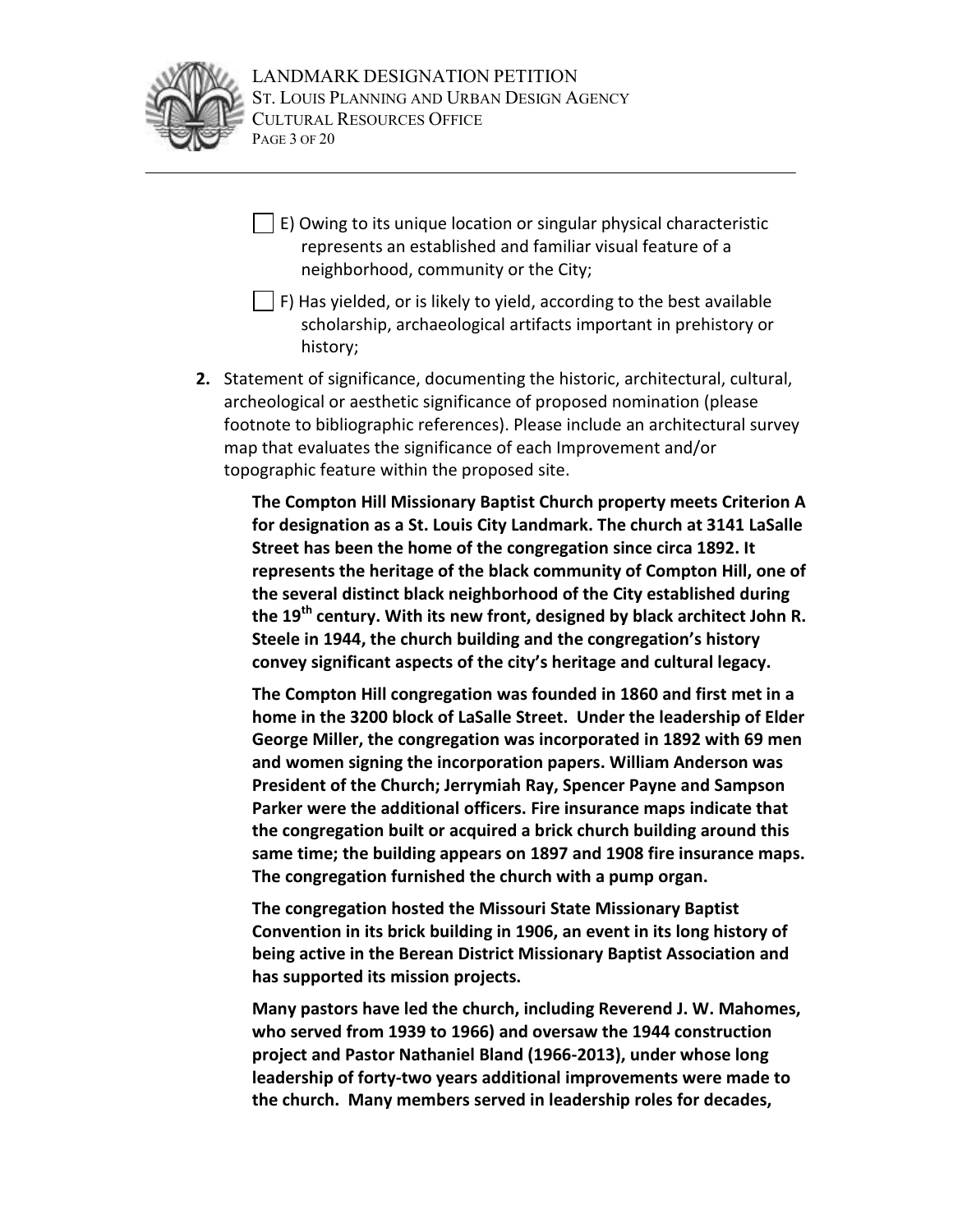

 $\overline{a}$ 

**providing guidance and stability. Mrs. Romeo Woods served not only the Compton Hill congregation, but also at state and national offices in Christian Education roles.** 

#### **The Church Building**

**In 1927 the congregation planned changes to the church building, including an addition and new façade. A photograph from this period shows a low gable-roofed structure with an incomplete façade below it, as the congregation had removed the front of the church in anticipation of its new façade. It is not clear the extent of the changes that were completed at that time.** 

**The building project of 1944 is better documented. The appearance of the main portion of the church building dates from this time. Architect John R. Steele drew plans for a new façade, an addition to the front of the church, and a new truss-supported roof. The addition includes the rear portion of the sanctuary, the vestibule and flanking rooms, as well as the balcony area. Rev. Mahomes was identified in city records as the builder, and may have assumed the role of general contractor for the project.** 

**John R. Steele was one of the few black architects working in St. Louis during the first half of the twentieth century. Steele (c.1862-1951) spent his working life in St. Louis, after relocating from South Carolina. He worked as a supervisor of construction for the Quartermaster Division of the U.S. Government by 1910, at Fort Sheridan in Illinois. By 1920 he had a similar position at the Jefferson Barracks. The 1940 census identifies him as working as an architectural engineer for the city and residing on Garfield Avenue, a street he had lived on since at least 1920. Steele, A.T. Betha, and Frank Robinson, all members of the city's black community, planned and supervised the construction of homes, churches and public buildings in St. Louis and were considered pioneers that opened the way for other blacks to become architects.<sup>1</sup>**

**The next project was an addition in circa 1955 that provided space for an office and dressing rooms on the west side of the church. Two more additions, Memorial Hall and a kitchen and dining area, were completed during the 1990s. Adjacent parcels have been acquired for parking lots.** 

 $<sup>1</sup>$  Federal census returns, John R. Steele death certificate, and Employee's Loan Company,</sup> *Negroes, Their Gift to St. Louis* (1964), p. 16.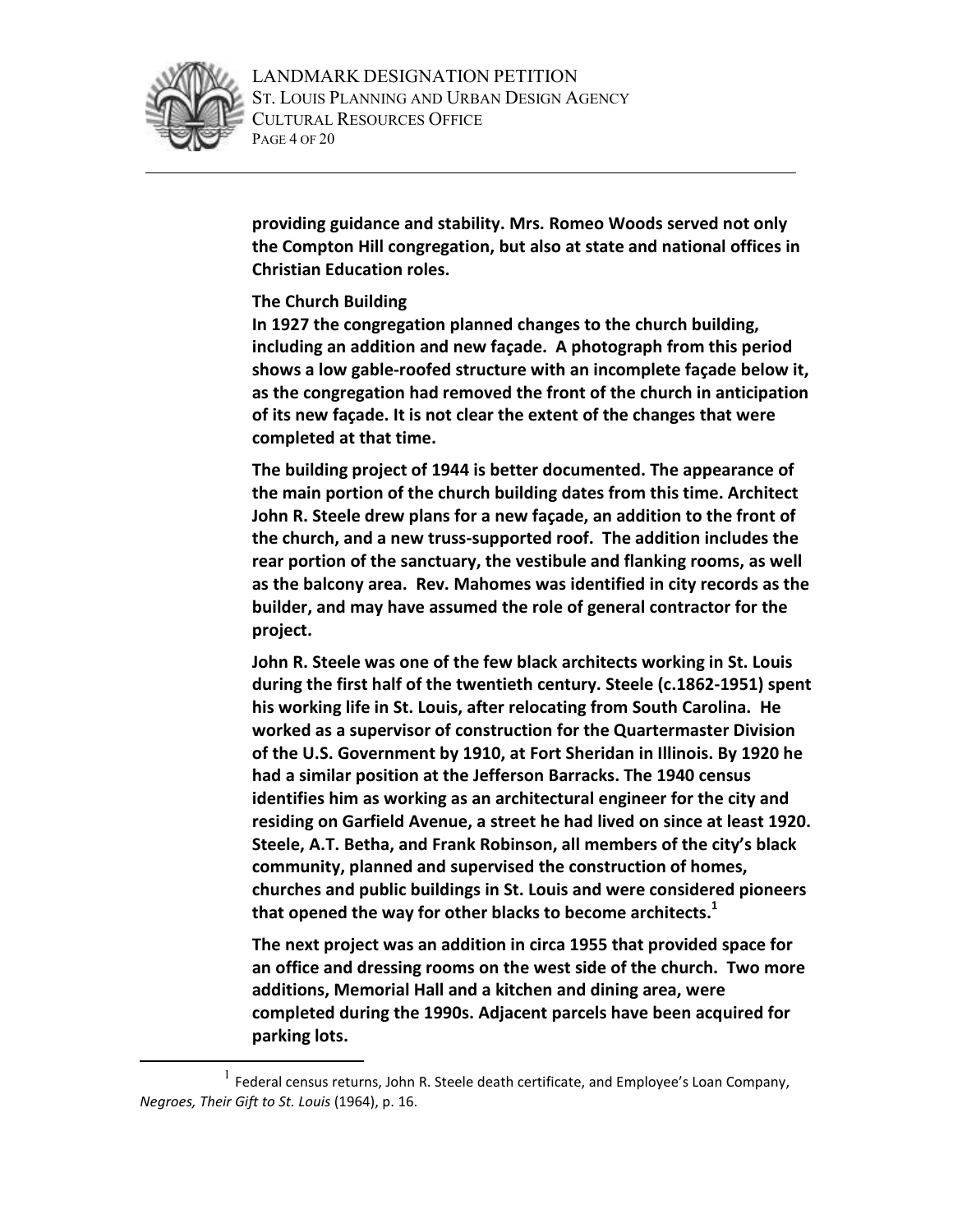

 $\overline{a}$ 

**The Compton Hill Missionary Baptist Church facility represents how, like other new congregations, first met in members' homes, and then built and subsequently improved its church. Building and improving the church was the physical demonstration of the devotion of its members, as well as its importance and permanence. The two building improvement projects undertaken by the Compton Hill Missionary Baptist Church, in 1927 and in 1944, as well as subsequent projects, have been important undertakings in the congregation's history.** 

**The Compton Hill Community and its Churches An African American community was established in Compton Hill during the second half of the nineteenth century. The area bounded by Jefferson, Park, Chouteau and Grand avenues was a self contained neighborhood with its own school, churches, and stores. The Colored School, renamed L'Ouverture in 1890, was on Papin Street; after it was damaged by fire in 1945, a new L'Ouverture school opened in 1950.<sup>2</sup>** 

**As many of the residences were rented flats many have deteriorated to the point that they have been demolished. Historically, the area has been mixed in use with industrial operations including the Seven-Up Bottling Plant at Hickory and Montrose, and several iron and sheetmetal works on LaSalle, some of which remain. The Watson Funeral Home at 3441 Park Avenue opened in 1919. The Buder recreational and bath-house facility was integrated incrementally. Black neighborhood residents could use the gymnasium prior to the late 1940s, when the pool and bath house were integrated.** 

**The black community supported a number of church congregations in the Compton Hill neighborhood. The Compton Hill Missionary Baptist Church, organized in 1860, was one of the early ones. Mount Zion Baptist Church, founded the year before, has occupied several buildings it owned before building a modern facility during the 1990s. The Rock Church AME building stands at the intersection of Cardinal and Caroline: a chapel and a church built in 1930. Lasalle United Methodist Church, is located on Park Avenue between Caroline and Michigan. The LaSalle Methodist Episcopal Church, which stood on the corner of LaSalle and Montrose; a church built on the site in 1952 is now occupied by the Prayer Tabernacle Missionary Baptist Church. The Carter Institutional AME Church at the corner of Virginia and Hickory and the** 

<sup>2</sup> This section is based on John A. Wright, Sr., *St. Louis Disappearing Black Communities*, pp. 38-43, which includes photographs of the Compton Hill Missionary Baptist Church.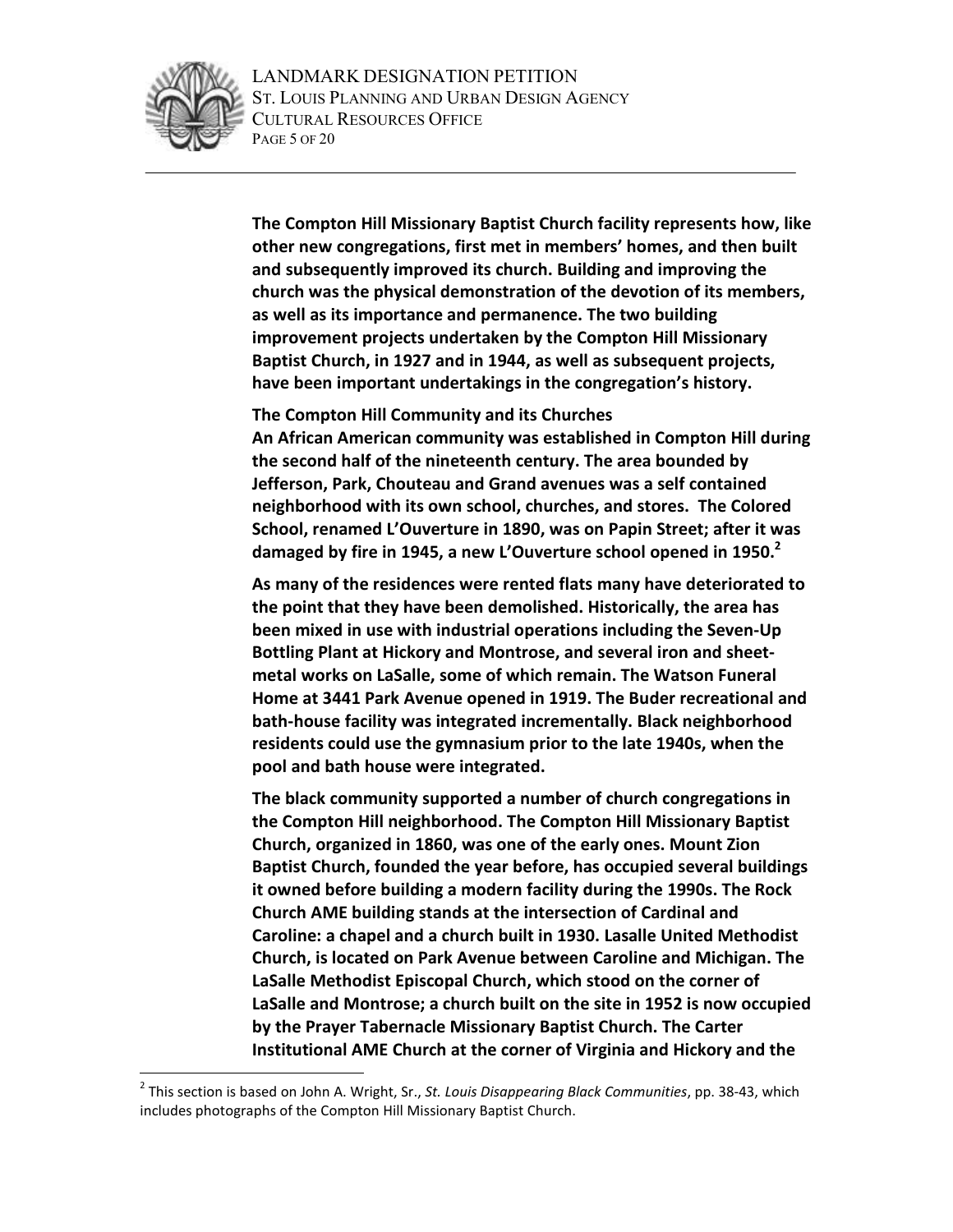

**church at Virginia and Chouteau have been demolished. The historic churches in the Compton Hill neighborhood are tangible evidence of the once dense and vibrant black community.** 

**3.** Major Bibliographical References:

**Compton Hill Missionary Baptist Church. 137th Anniversary Book. "Historical Review, 1960-1997."** 

**Employee's Loan Company.** *Negroes, Their Gift to St. Louis***. 1964.** 

**Plans, City of St. Louis Building Division. Building Permit J-11640, March 22, 1944.** 

**Wright, John A. Sr.** *St. Louis Disappearing Black Communities***. Arcadia Publishing, 2004.** 

**4.** Statement of current economic conditions and environs of the site; and description of advantages for adjacent property owners and to the City which may be anticipated as a consequence of designations:

**The Compton Hill Missionary Baptist Church stands a half-block south of Chouteau on the east side of Compton Avenue. St. Louis University is a large neighbor on the west side of Compton. Land use east and south of the church property is mixed. The church is one of the older buildings in the vicinity, and together with businesses and churches further south on the east side of Compton, establishes the west edge of the residential neighborhood.** 

## **C. SITE PLAN**

 Please attach a site plan of existing conditions at an appropriate scale but not less than  $1'' = 50'$ .

### **D. LANDMARK PLAN**

Please indicate below the general plan of development for the subject property, indicating (1) uses, (2) planned or proposed public or private restoration, additions or alterations and/or (3) any planned demolition. (Attach exhibits as desirable).

(1) Continued use as a church.

(2) Maintenance as needed.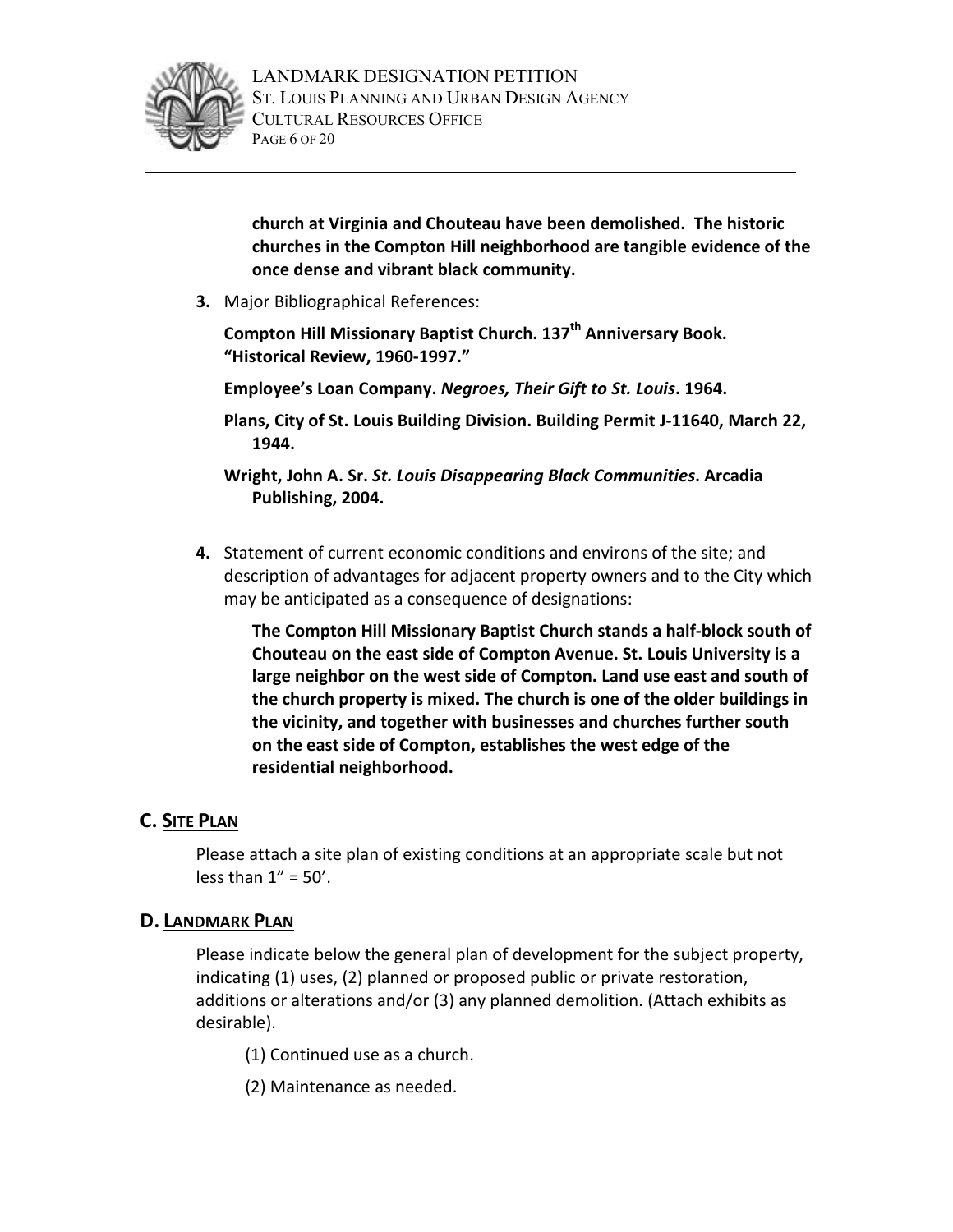

## **E. LANDMARK STANDARDS**

Proposed Applicable Landmark Standards pertaining to the site, but not limited to design and construction standards for building facades, setbacks, height, scale, material, color, texture, trim, roof details, landscaping, fencing, street, street furniture, signs, and/or demolition of exterior architectural features.

**See Attachment 4.**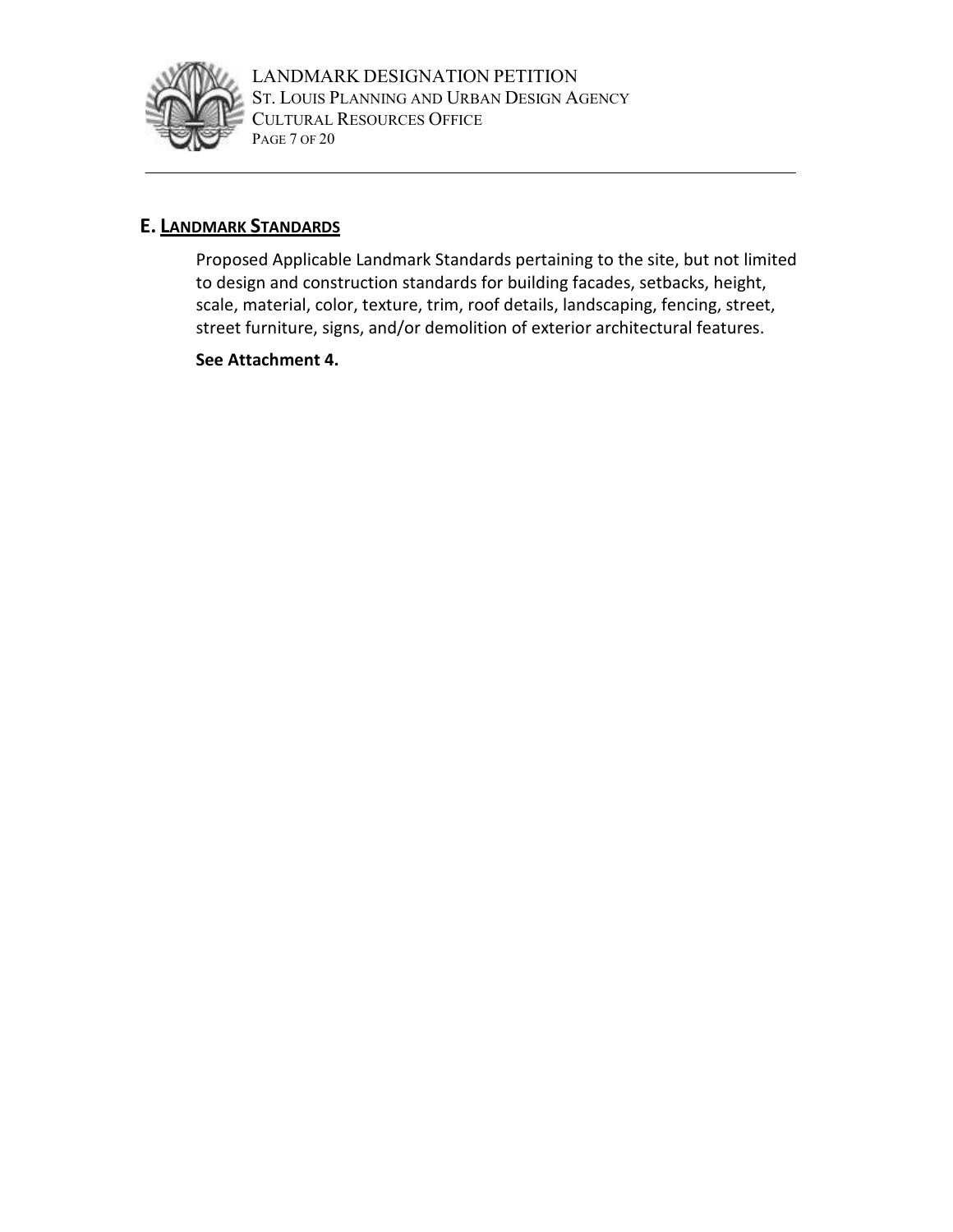

## **F. ZONING AMENDMENTS**

- **1.** Present Zoning Classification Zone: **"J," Industrial**
- **2.** Recommended amendment (if any) to the existing zoning classification(s): **None**

#### **GENERAL DESCRIPTION OF THE PROPERTY**

- **1.** Original Use **Church**  Present Use **Church**
- **2.** Percent Occupied and list of Tenant(s) names (if applicable)

#### **100 percent**

**3.** Architect(s) for original structure; and additions or major alterations (as applicable).

#### **John R. Steele**

**4.** Builder/Contractor for original structure; and additions or major alterations (as applicable).

#### **Reverend J. W. Mahomes**

**5.** Date(s) of original erection, additions or major alterations (as applicable).

#### **c. 1892, 1927, 1944, 1990s**

Please indicate if architectural plans for any of the above cited work are available, type of plans (i.e. structural, mechanical, etc.) and the name and address of persons having possession of plans.

#### **The Building Division has microfilm of the plans and elevation of the church façade that accompanied the 1944 Building Permit application.**

**6.** Condition of structure(s) nominated and as evaluated by (check):



(Please attach any reports in this regard).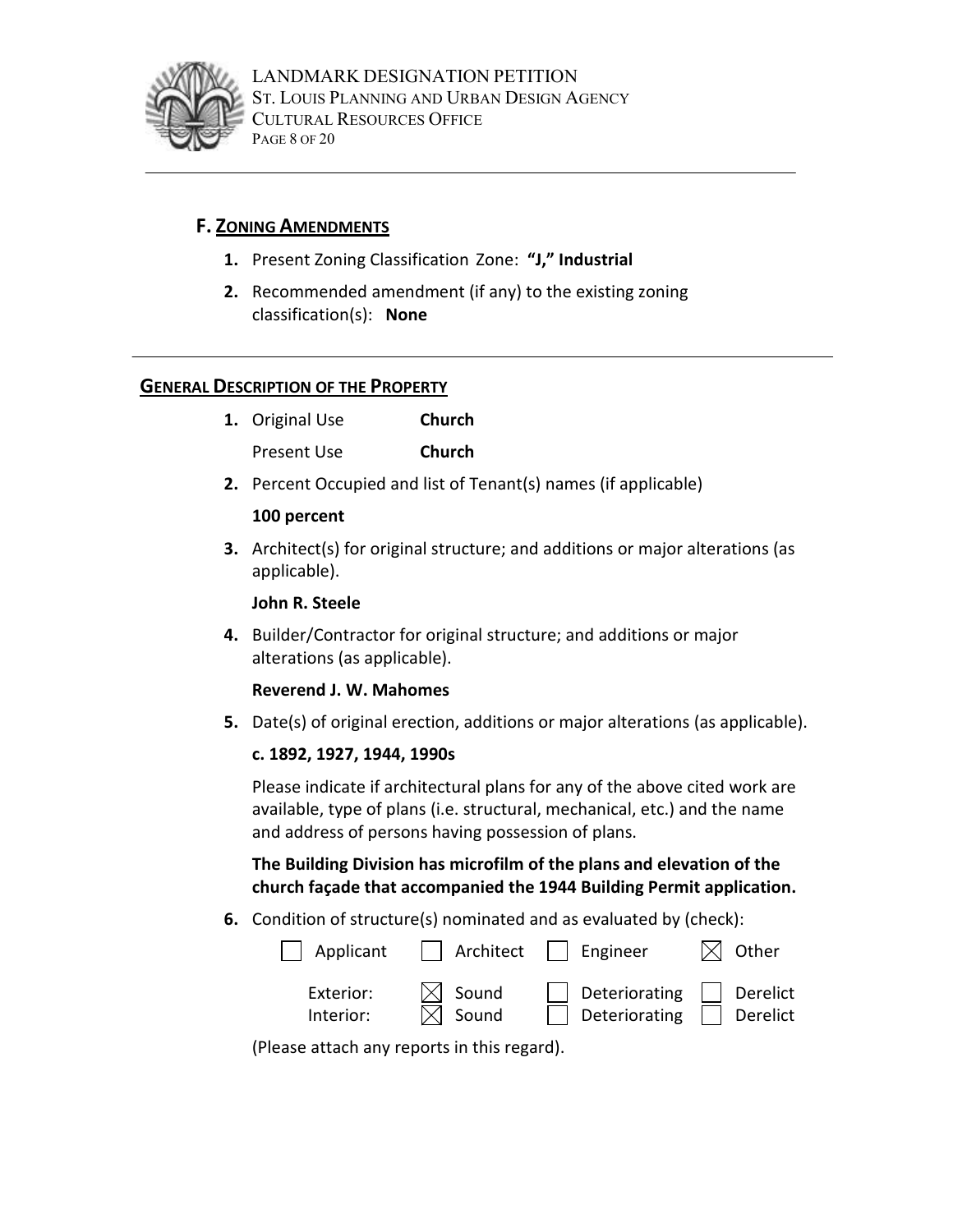

**7.** Please describe the present and original (if known) physical appearance:

**The Compton Hill Missionary Baptist Church is located on LaSalle Street, east of Compton, set back from the intersection. The building is flanked by parking areas and another parking lot owned by the church is south across LaSalle Street.** 

**The tall, south-facing façade of the church dominates the building, which is set back from the public sidewalk and stands on a stone foundation. Steps cut through the concrete retaining wall that edges the terrace lawn and a second set approaches the front door. Pipe-rail handrails edge the steps and sidewalk. A sign placed in front of the western portion of the façade is held by two iron posts.** 

**The three-bay brick façade is articulated by brick buttresses with stone caps, a form that appears at the corners of the building and on the side walls. It is terminated by a shaped and stepped short parapet wall with an ocular window centered in the gable face. The center entrance bay, with doubleleaf entry doors, flanked by windows set below semicircular arched transoms; the sash is double-hung. Light fixtures are mounted on the buttresses flanking the door; iron grilles cover the ground-story windows. Above, window openings with fixed sash light the balcony room: a larger semi-circular arched opening flanked by two smaller ones to create a tri-partite grouping.** 

**The side bays each have a pair of window openings; double-hung sash is set below a semi-circular-arched transom window. All of the arched openings have rowlock headers in a contrasting lighter colored brick; this brick is used as flat label molds and to enframe the oculus window and line the parapet.** 

**The identical east and west walls of the church are exposed south of the additions that extend from the main block at the rear. A red brick is laid with pilasters dividing the walls into three bays. Windows have segmental arches of triple rowlocks; the openings are filled with double-hung sash. A deep corbel table runs just below the shallow soffit of the gable roof.. An exterior door is located in the center bay of both walls.** 

**Alterations to the historic building are minor and include the replacement of the original front entry doors; painting of the limestone foundation; and the addition of an aluminum awning at the entry.**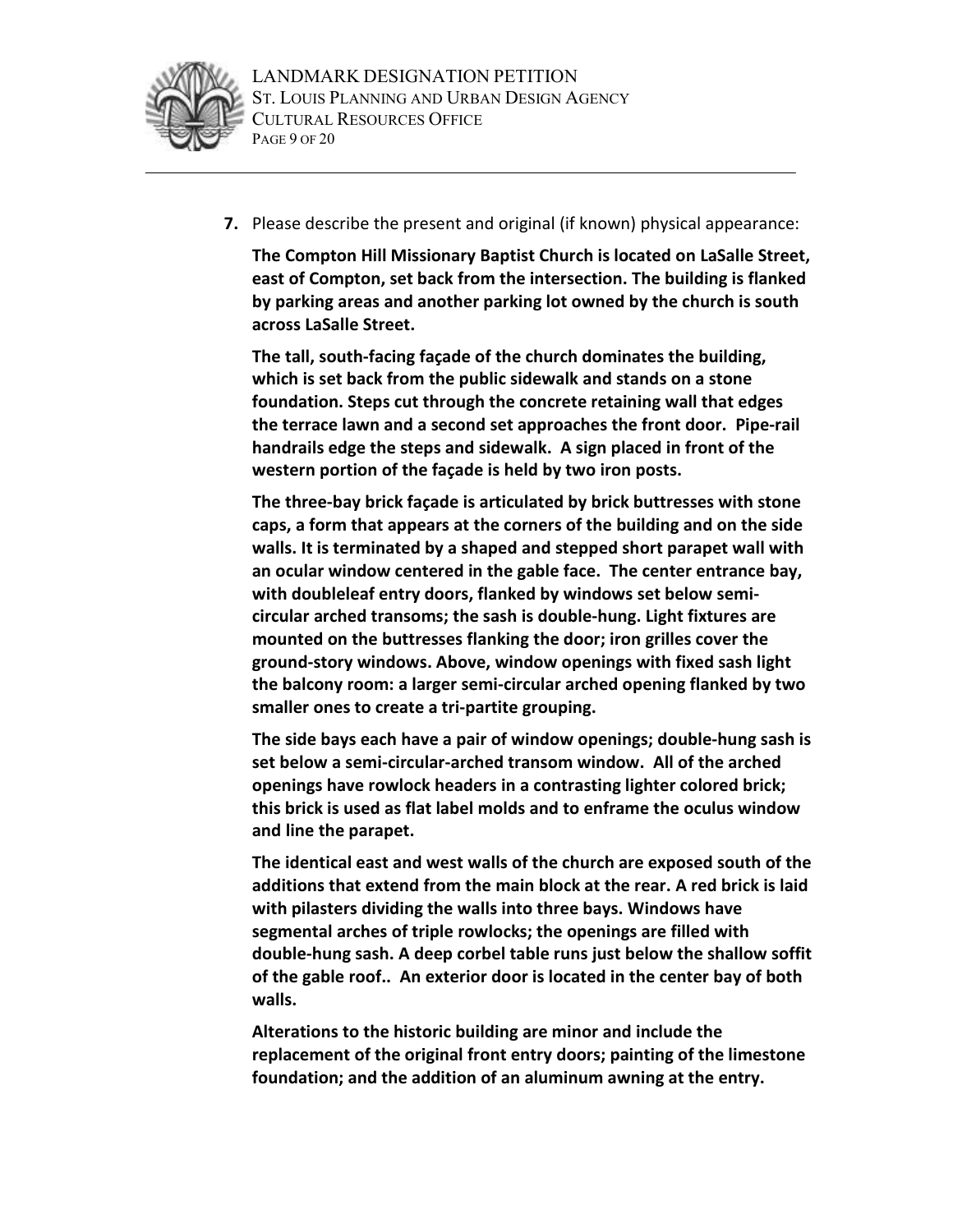

**Additions extend from the north end wall of the church, as well as from the north halves of the east and west walls, both considerably recessed from the church's primary facade. The one-story brick addition on the east side of the church comprises the Memorial Hall. A two-part construction program is evident. In the portion of the Hall closest to the church, a single-slope roof of low pitch slopes to the east. A ramp leads to a set of double doors at grade, sheltered by a canopy,; the entrance is flanked by windows with single rowlock arches of contrasting brick, mirroring similar details on the church. In the eastern section of the Hall addition, which has a flat roof, a similar window is centered in the south façade. The addition's poured concrete foundation is exposed on this section.** 

**The addition to the west side of the church is a flat-roofed brick building on a raised painted concrete foundation. The corbelling of the brick walls of the church is replicated on this addition. Concrete steps rise to an exterior door in the west wall. The narrow rectangular window openings have flat soldier arches, rowlock sills and are enframed by stacked brick, are outlined with the same color of brick as the walls. This is the administration area of the church and the Pastor's office.** 

**A one-room-deep addition extends from the rear of the church building; industrial steel sash is set into the brick walls. The area has a flat roof.** 

**8.** Does the subject nomination have any existing City Historic District or Federal (i.e., National Register) preservation status? If so, please give date and description.

**No, it does not.**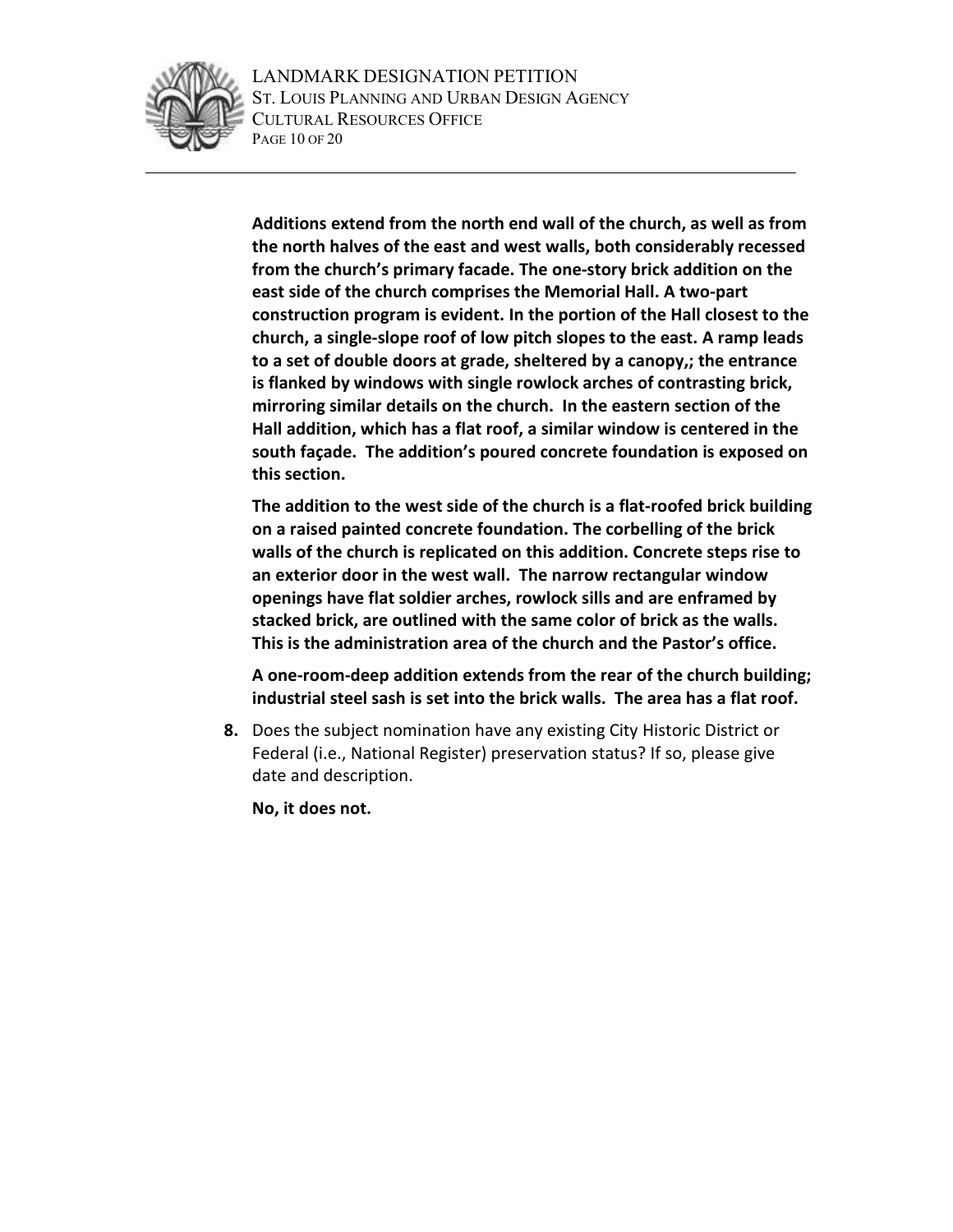

## **G. PETITIONER AND AUTHOR**

| Name of Petitioner | <b>Board of Trustees</b>                              |
|--------------------|-------------------------------------------------------|
| Organization       | <b>Compton Hill Missionary Baptist Church</b>         |
| Author of Petition | Betsy H. Bradley, Director, Cultural Resources Office |
| Address            | 3141 LaSalle Street                                   |
| City/State         | <b>St. Louis, MO 63104</b>                            |
| Telephone          | 314 771-7971                                          |

|                                             | Date |
|---------------------------------------------|------|
| Ernestine Pettie, Member, Board of Trustees |      |
|                                             | Date |
| Mary Ford, Member, Board of Trustees        |      |
|                                             | Date |
| Miesha Wallace, Member Board of Trustees    |      |
|                                             | Date |
| Robyn Austin, Member, Board of Trustees     |      |
|                                             | Date |
| Elmus Miller, Member, Board of Trustees     |      |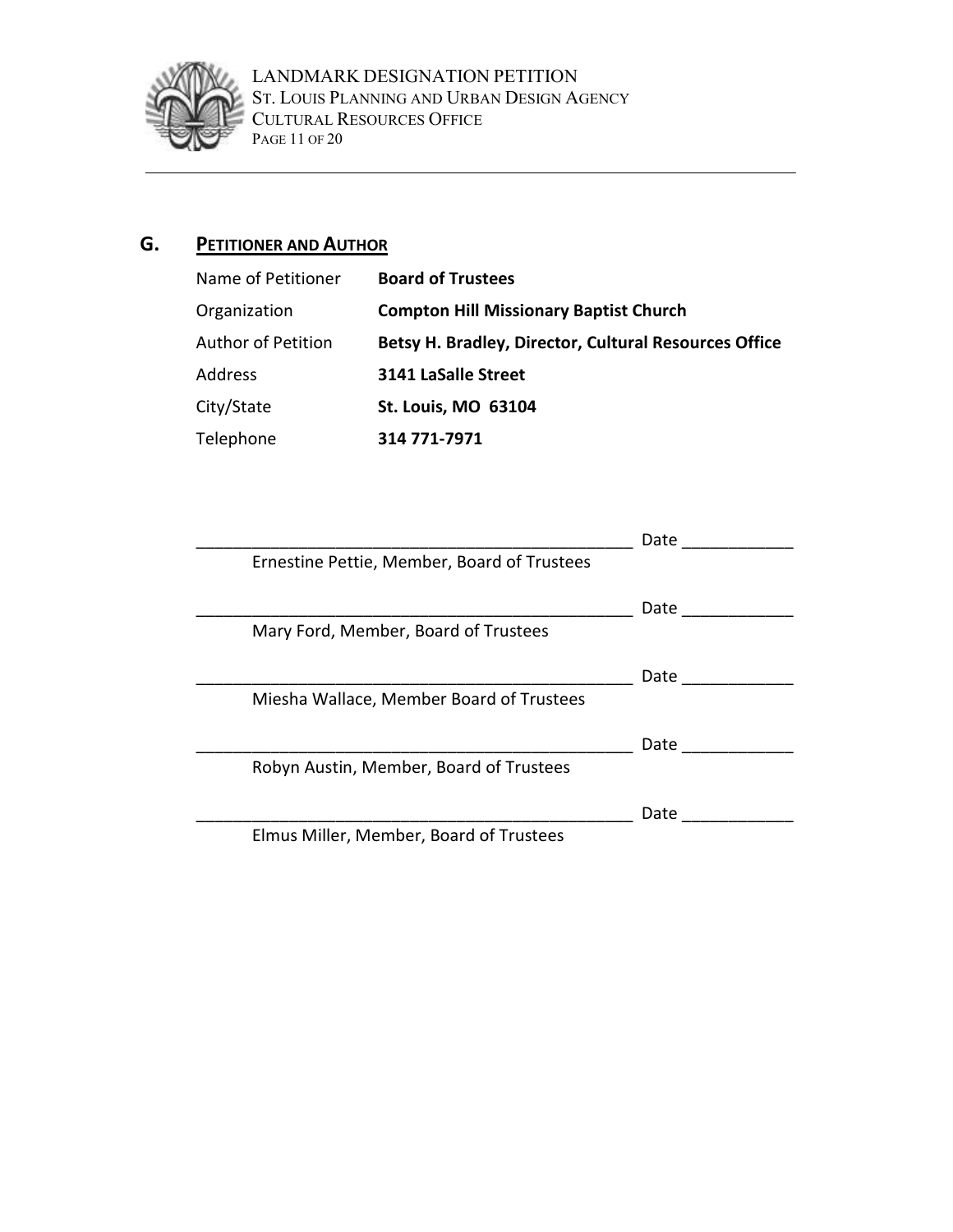

## **TYPICAL ORDER OF ATTACHMENTS**

- 1. Location Map (required)
- 2. Site plan of existing boundaries and improvements with adjacent uses
- 3. Landmark Standards
- 4. Photographs of all sides of site or elevations (as the case might be)
- 5. Legal Description (if not previously cited)
- 6. Structural Reports (if any)
- 7. Miscellaneous Documentation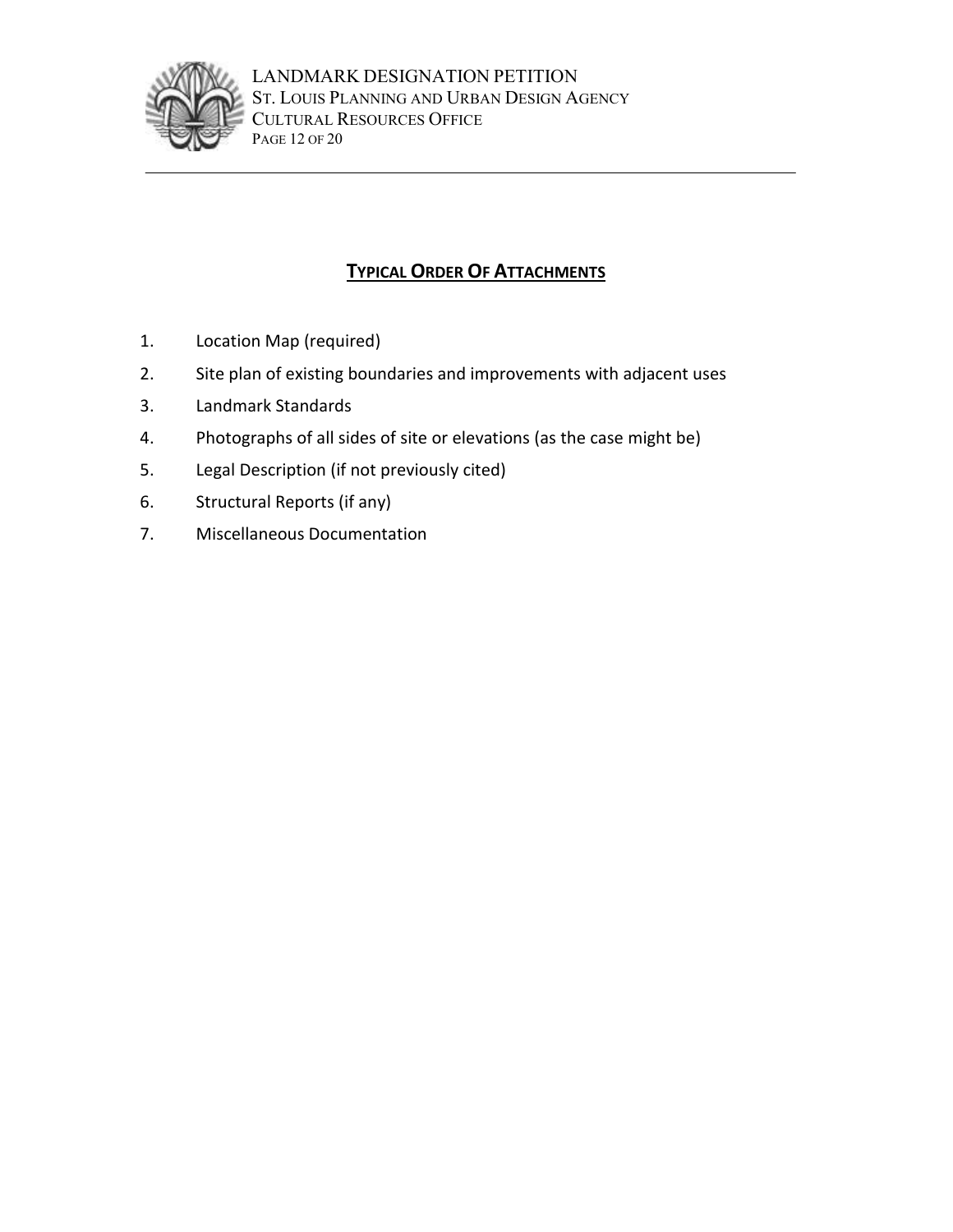

 LANDMARK DESIGNATION PETITION ST. LOUIS PLANNING AND URBAN DESIGN AGENCY CULTURAL RESOURCES OFFICE PAGE 13 OF 20

# Attachment 1: Landmark Location Map **Compton Hill Missionary Baptist Church**

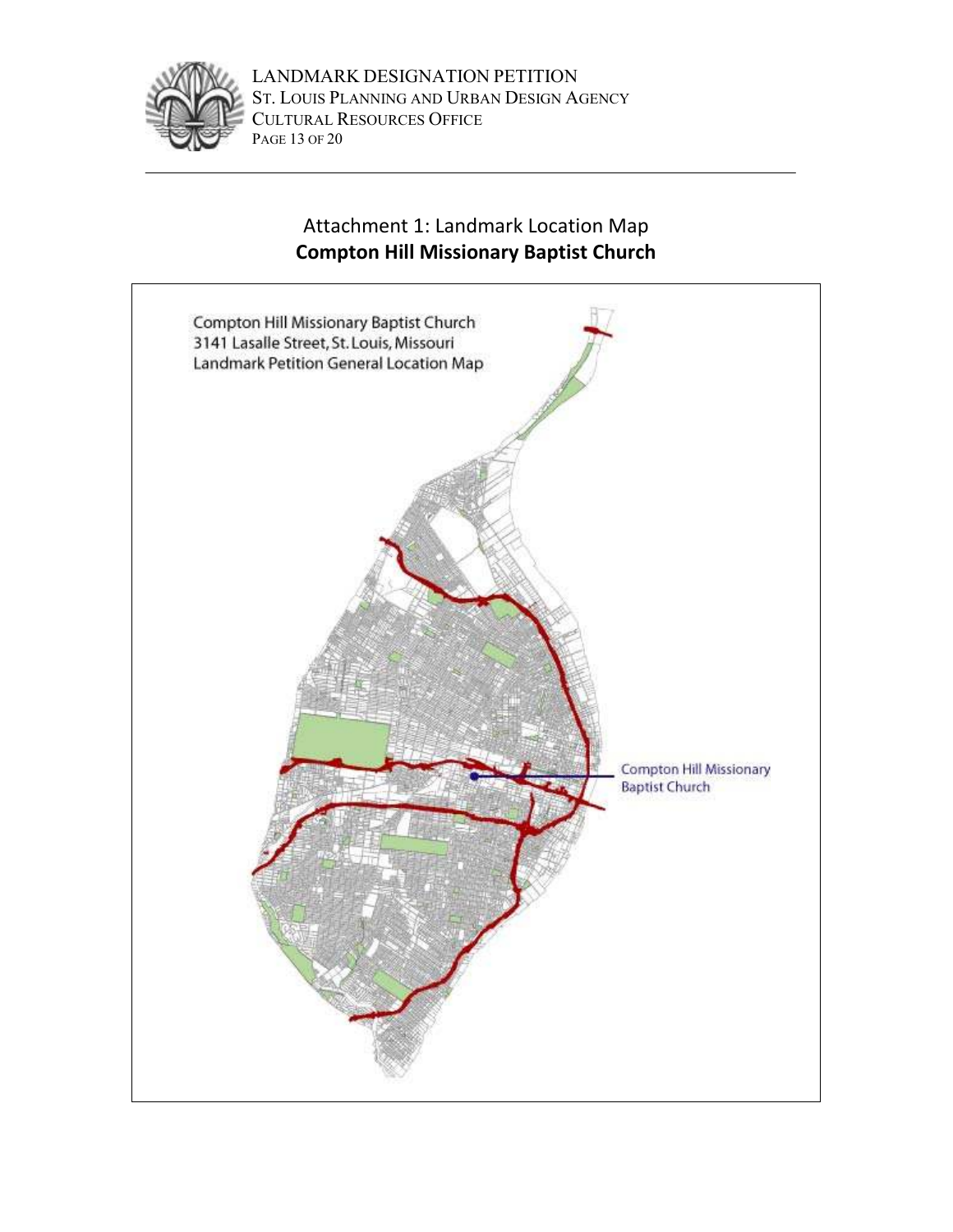

 LANDMARK DESIGNATION PETITION ST. LOUIS PLANNING AND URBAN DESIGN AGENCY CULTURAL RESOURCES OFFICE PAGE 14 OF 20

# Attachment 2: Landmark Site Plan **Compton Hill Missionary Baptist Church**

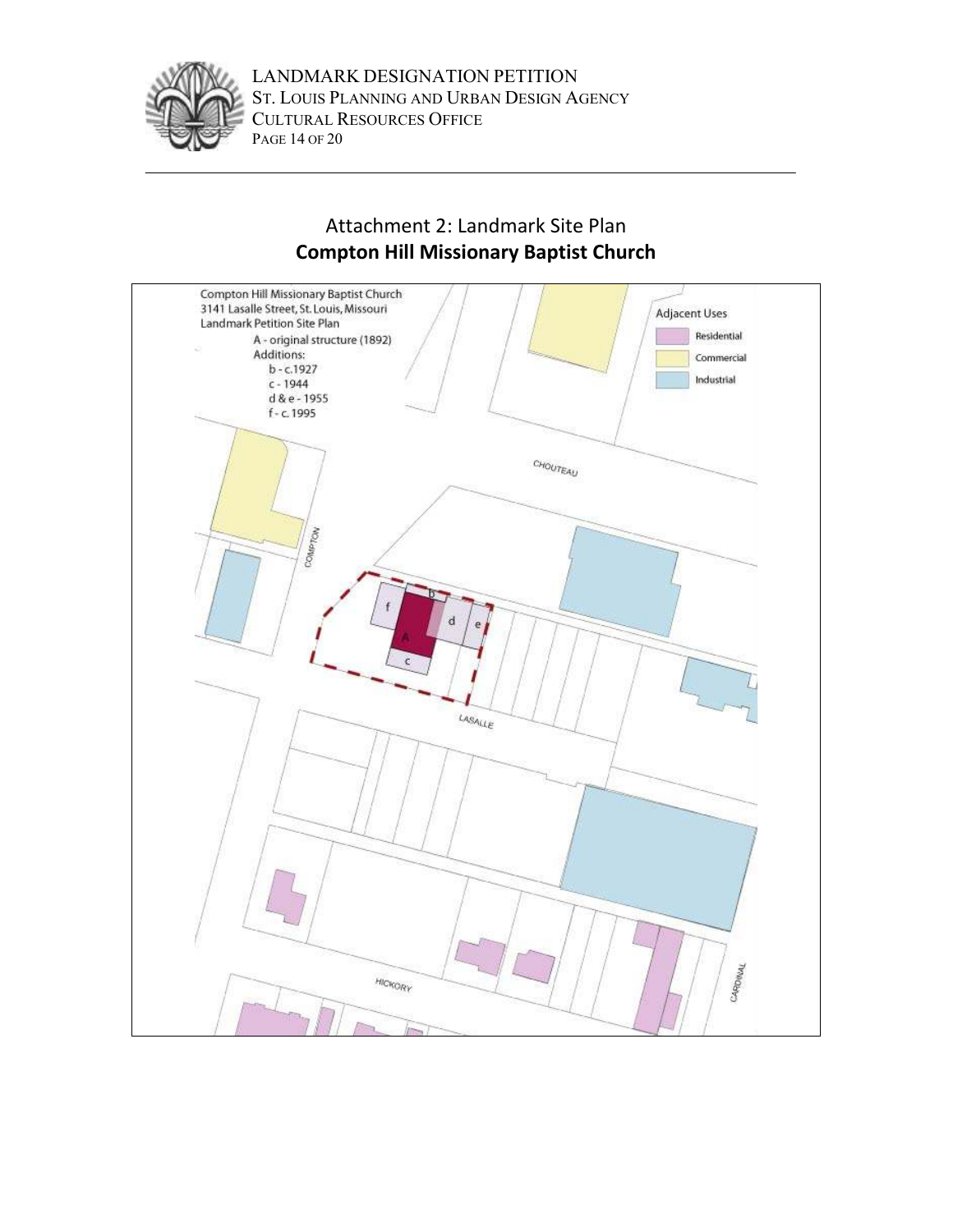

 LANDMARK DESIGNATION PETITION ST. LOUIS PLANNING AND URBAN DESIGN AGENCY CULTURAL RESOURCES OFFICE PAGE 15 OF 20

# Attachment 3: Photographs of the Landmark **Compton Hill Missionary Baptist Church**





West Addition Memorial Hall Addition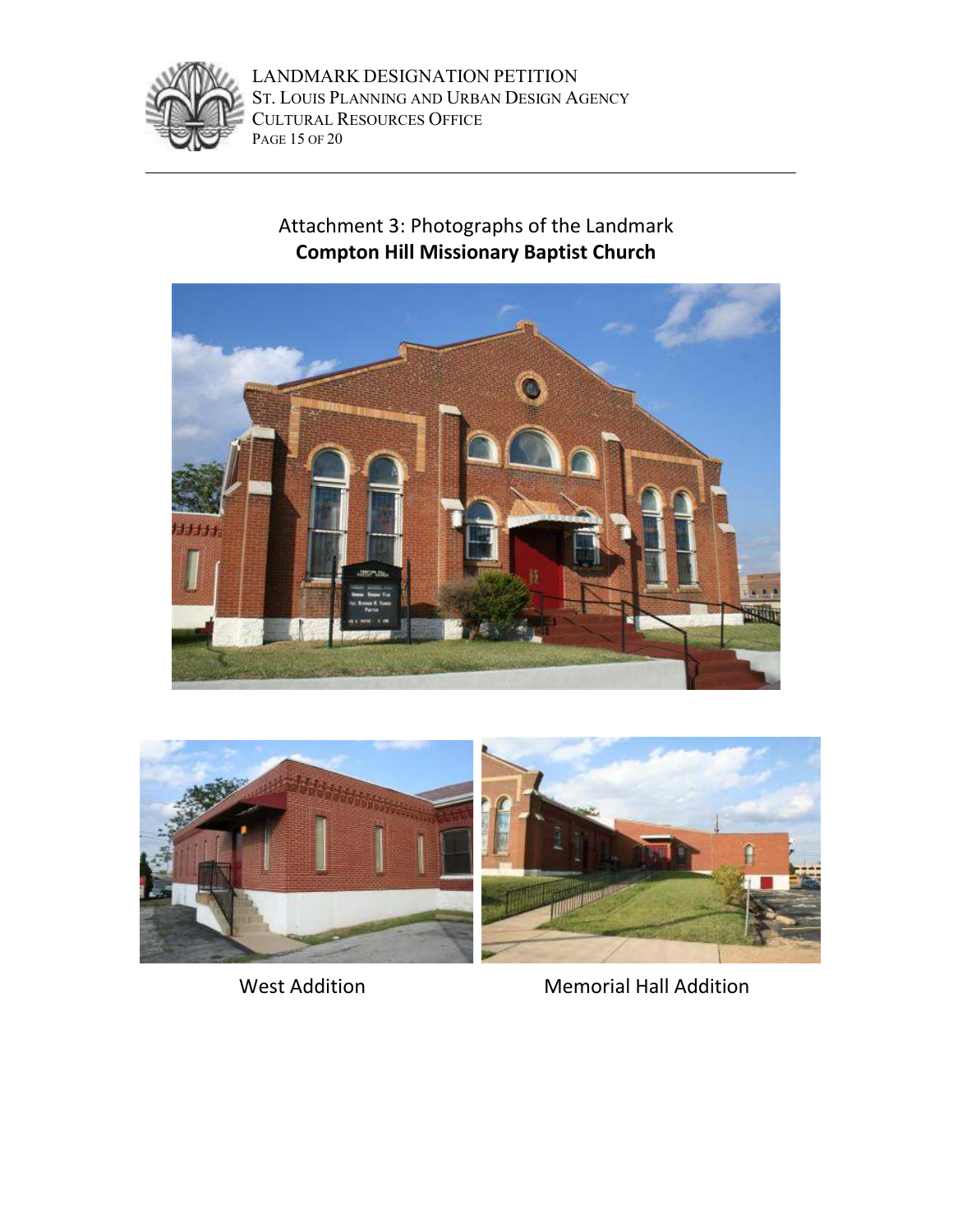

 LANDMARK DESIGNATION PETITION ST. LOUIS PLANNING AND URBAN DESIGN AGENCY **CULTURAL RESOURCES OFFICE** PAGE 16 OF 20

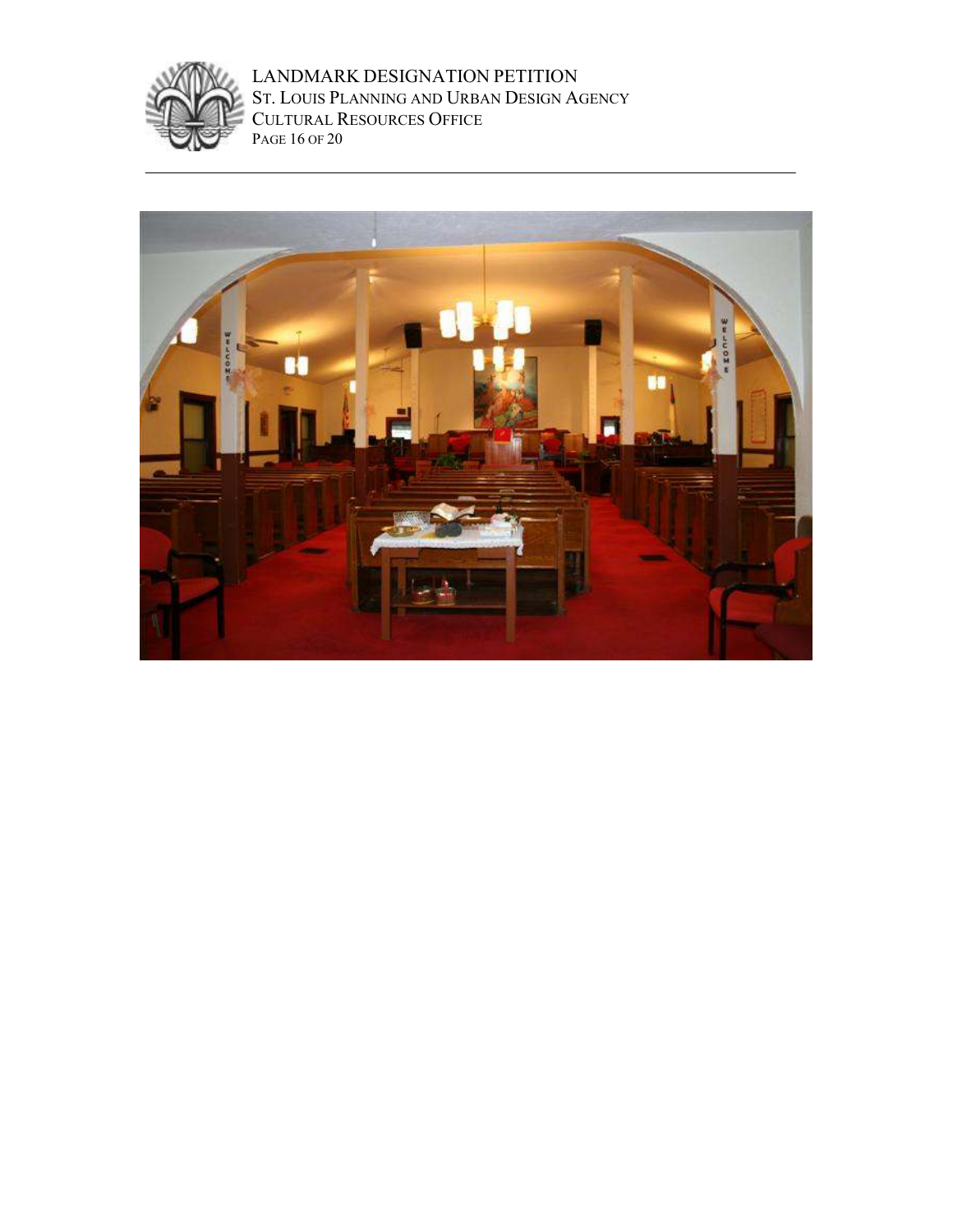

## Attachment 4: Landmark Standards

## **Compton Hill Missionary Baptist Church**

These standards are the National Park Service's Secretary of Interior's Standards for Rehabilitation supplemented with guidance that reflects the conditions found at this City Landmark.

This City Landmark consists of the two parcels on which the church building and its additions stand. Other parcels owned by the Compton Hill Missionary Baptist Church are not included in the extent of the Landmark.

Character-defining features and aspects of the property addressed by these standards are those that strongly convey its architectural style and history. When these components of an historic property are altered, the building or structure can no longer convey its association with the past. Character-defining features vary from property to property, but generally include original building materials, decorative architectural elements, and features such as doors and windows. Character-defining features are likely to be located on the façade and other portions of the property visible from the street.

*Standard #1. The property shall be used for its historic purpose or be placed in a new use that requires minimal change to the defining characteristics of the building and its site and environment.* 

*Standard #2. The historic character of a property shall be retained and preserved. The removal of historic materials or alteration of features and spaces that characterize a property shall be avoided.* 

Façade and building exterior:

All character-defining aspects of the exterior of the church shall be maintained in place and not be altered through removal, paint, covering with other materials, or other physical changes.

Features and materials that must be replaced periodically, such as roofing, shall be the same as the historic or existing, or an appropriate replacement.

Windows and their glazing are important character-defining features of the church and shall not be blocked. Window sash replacement shall replicate the original sash or be an appropriate alternative, such as a memorial window.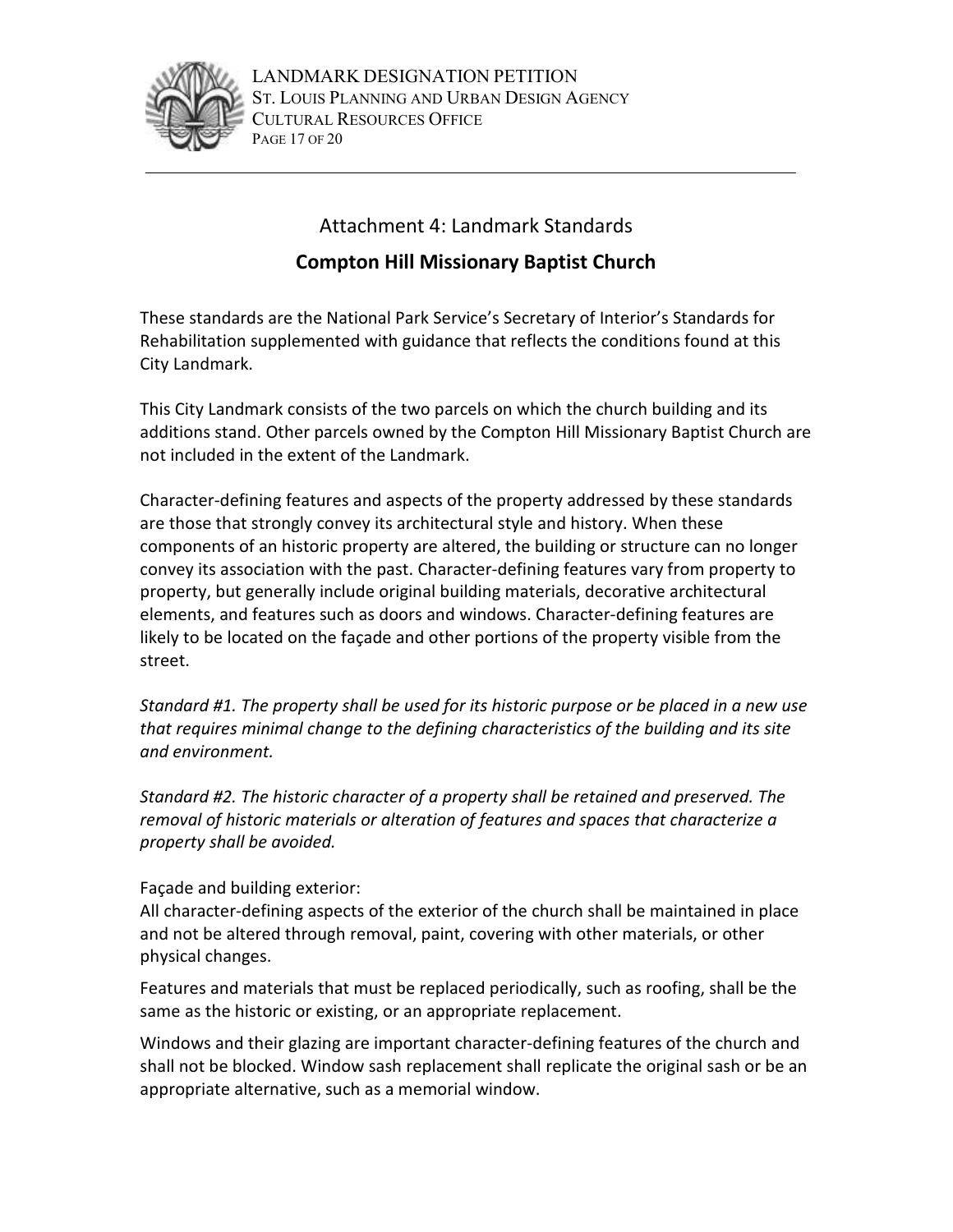

#### Interior:

While some changes have likely been made to the sanctuary, such as the size of the altar platform, its character is established by it being a single, open space with two aisles between rows of pews that face the altar platform. This arrangement shall not be altered significantly. The congregation has renewed features as needed to maintain the sanctuary to a high-standard. One element that appears to date from the first church located on the site is the set of wood window frames on the interior; these frames shall be retained and repaired as needed.

### Landscaping:

The general extent and type of landscaping of the church property, that includes a retaining wall, steps to the main entrance, and a ramp to Memorial Hall shall be maintained. Parking lots on the property shall be paved but need not be maintained as parking lots.

#### Signs:

Two monument signs are located on the landmark site. Any signs applied to the building or installed on the grounds shall be compatible with the historic architectural character of the property. The following types of signs are not compatible:

Roof-top signs, billboards, flashing or animated signs, signs with changing text, backlighted signs, wall signs above the side wall window sills, large projecting signs that block windows, and loudspeaker music or speed for advertising purposes.

*Standard #3. Each property shall be recognized as a physical record of its time, place, and use. Changes that create a false sense of historical development, such as adding conjectural features or architectural elements from other buildings, shall not be undertaken.* 

The Compton Hill Missionary Baptist Church and subsequent congregations, if any, may add discreet features that relate to its identification, worship practices, and religious iconography. Such new elements shall appear appropriate in material, scale, and overall feeling for the existing building.

*Standard #4. Most properties change over time; those changes that have acquired historic significance in their own right shall be retained and preserved.*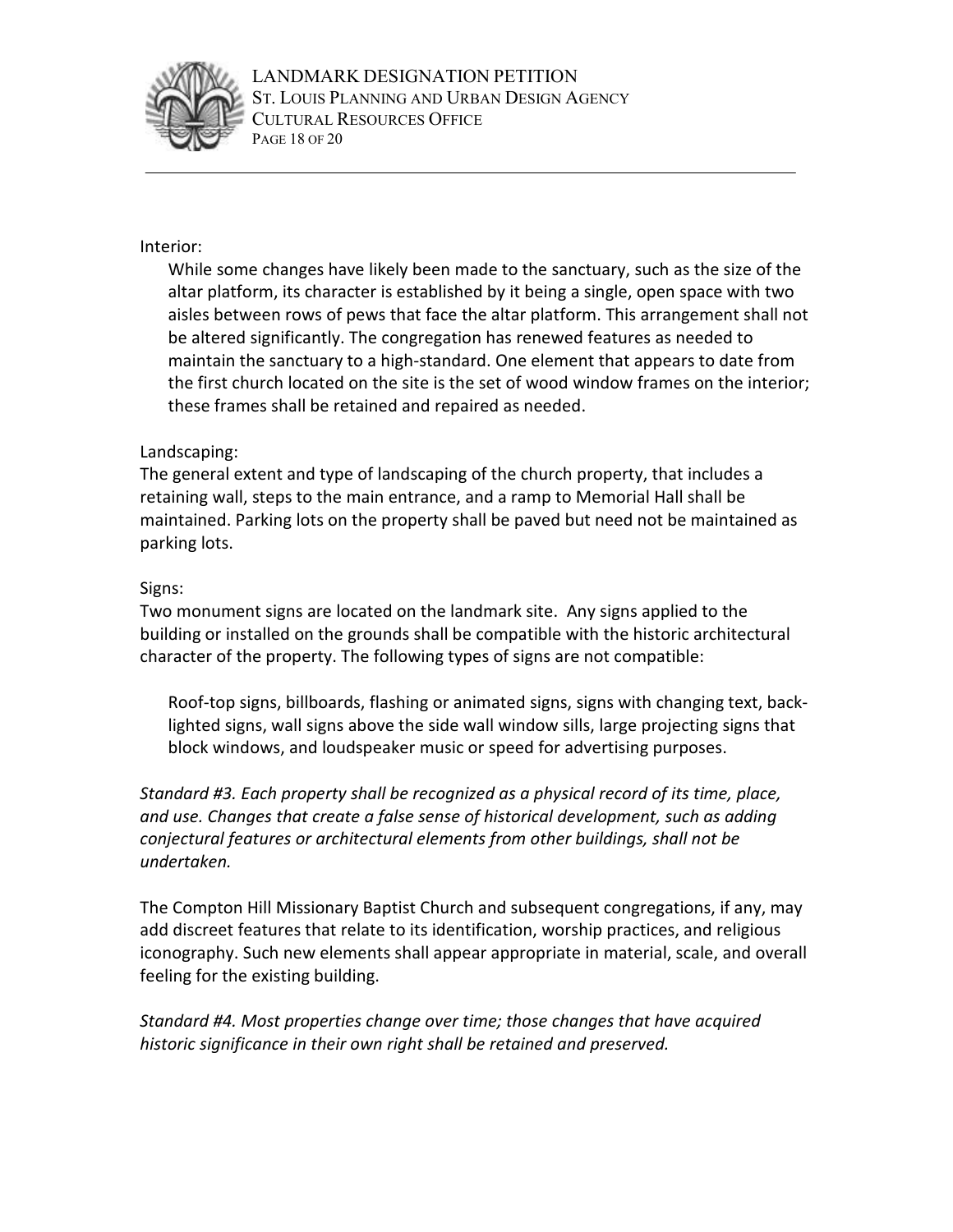

The historic configuration of the church at the time of Landmark designation are the original portion of the church and the 1944 addition and main façade. At the time of designation, there are no other components of the property that have acquired significance. The additions to the main church building document the growth and permanency of the church congregation, yet do not have any historical or architectural significance in their own right. They may be altered or replaced.

*Standard #5. Distinctive features, finishes, and construction techniques or examples of craftsmanship that characterize a property shall be preserved.* 

The masonry exterior materials or brick and stone shall be maintained in good condition. The masonry above the foundation will not be painted or changed in any way that alters its visual character. Removal of existing paint, using an appropriate method that safeguards the historic material is encouraged.

*Standard #6. Deteriorated historic features shall be repaired rather than replaced. Where the severity of deterioration requires replacement of a distinctive feature, the new feature shall match the old in design, color, texture, and other visual qualities and, where possible, materials. Replacement of missing features shall be substantiated by documentary, physical, or pictorial evidence.* 

The windows and doors of the church are important historic character-defining features. If they deteriorate to the point of needing replacement, replacement units shall be carefully selected and shall replicate the shape and appearance of the existing windows.

*Standard #7. Chemical or physical treatments, such as sandblasting, that cause damage to historic materials shall not be used. The surface cleaning of structures, if appropriate, shall be undertaken using the gentlest means possible.* 

The masonry materials of the exterior shall not be sandblasted or cleaned with harsh chemicals. Any cleaning project shall be approved by the Cultural Resources Office.

*Standard #8. Significant archeological resources affected by a project shall be protected and preserved. If such resources must be disturbed, mitigation measures shall be undertaken.* 

The property owners shall consult with the Cultural Resources Office before undertaking a project that would include below-grade disturbance.